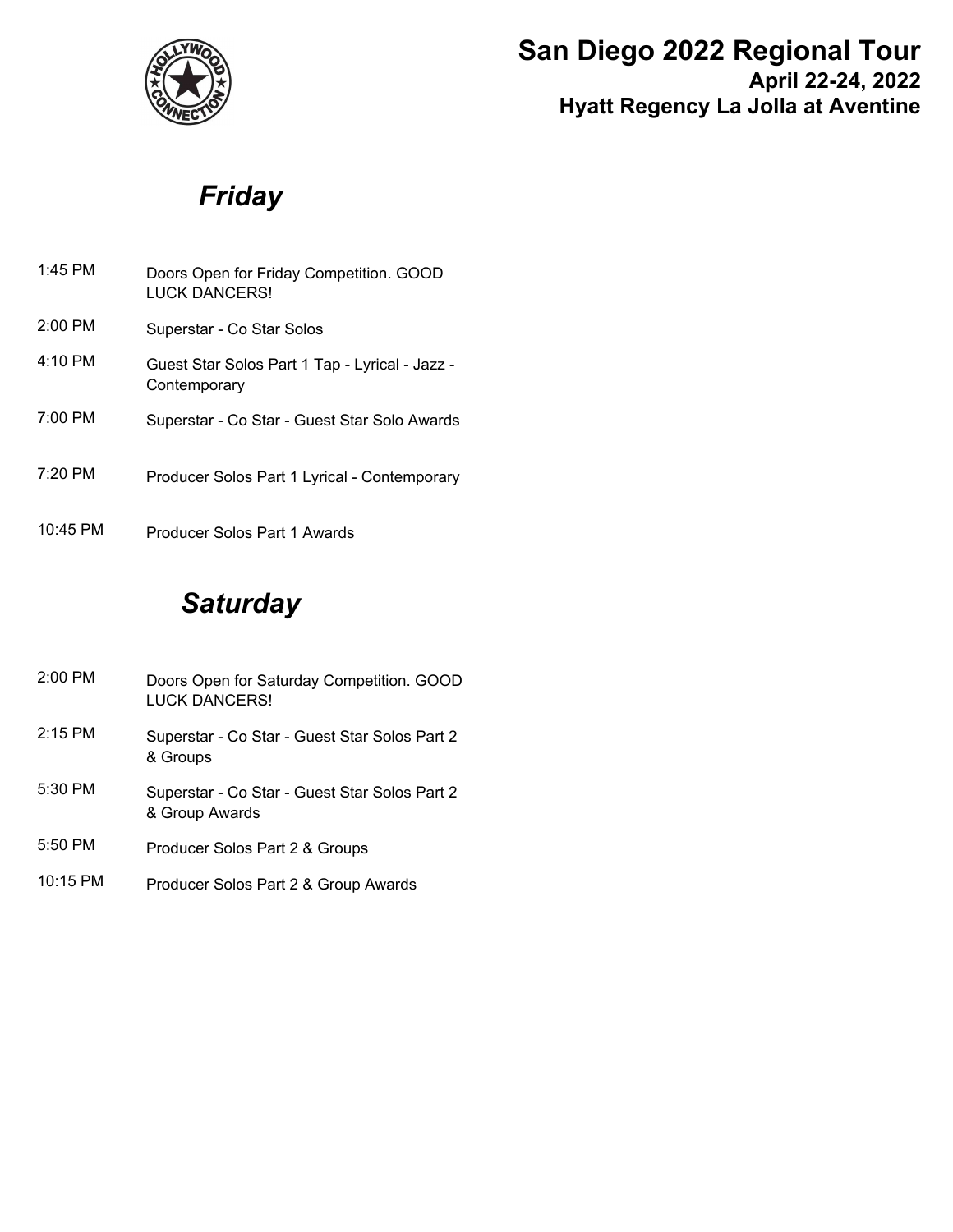

| #  | Code           | Age        | <b>Division</b> | Category               | <b>Routine</b>                                 | <b>Studio</b>                                        | Ppl          | <b>Time</b><br>Friday, April 22 |
|----|----------------|------------|-----------------|------------------------|------------------------------------------------|------------------------------------------------------|--------------|---------------------------------|
| 1  | E <sub>1</sub> | Superstars | Solo            | <b>Musical Theater</b> | Ding Dong                                      | Danceology LA                                        | $\mathbf 1$  | 2:00                            |
| 2  | F              | Superstars | Solo            | Hip-Hop                | Lipgloss                                       | Impact Dance<br>Center                               | 1            | 2:03                            |
| 3  | A              | Superstars | Solo            | Lyrical                | Through the Eyes of a<br>Child - CRITIQUE ONLY | <b>Gravity Dance</b><br>Center                       | 1            | 2:06                            |
| 4  | F              | Superstars | Solo            | Lyrical                | I'll Stand By You                              | Impact Dance<br>Center                               | 1            | 2:09                            |
| 5  | F              | Superstars | Solo            | Lyrical                | Don't let the Sun go<br>down                   | Impact Dance<br>Center                               | 1            | 2:12                            |
| 6  | E <sub>1</sub> | Superstars | Solo            | Lyrical                | Fly Me to the Moon                             | Danceology LA                                        | 1            | 2:15                            |
| 7  | F              | Superstars | Solo            | Jazz                   | Girls Just Wanna Have<br>Fun                   | Impact Dance<br>Center                               | 1            | 2:18                            |
| 8  | F              | Superstars | Solo            | Jazz                   | Ooops I Did it Again                           | Impact Dance<br>Center                               | 1            | 2:21                            |
| 9  | <b>B1</b>      | Superstars | Solo            | Jazz                   | Swagger Jagger                                 | Dolce Dance<br>Studio                                | 1            | 2:24                            |
| 10 | F              | Co-Stars   | Solo            | Tap                    | Hey Mama                                       | Impact Dance<br>Center                               | $\mathbf{1}$ | 2:27                            |
| 11 | F              | Co-Stars   | Solo            | Tap                    | 9 to 5                                         | Impact Dance<br>Center                               | 1            | 2:30                            |
| 12 | C              | Co-Stars   | Solo            | Tap                    | 9 to 5 - CRITIQUE ONLY                         | Level 8                                              | 1            | 2:33                            |
| 13 | F              | Co-Stars   | Solo            | Lyrical                | A million to One                               | Impact Dance<br>Center                               | 1            | 2:36                            |
| 14 | N <sub>1</sub> | Co-Stars   | Solo            | Lyrical                | Never Enough                                   | So Cal Dance                                         | $\mathbf{1}$ | 2:39                            |
| 15 | O              | Co-Stars   | Solo            | Lyrical                | Wondering                                      | <b>Mather Dance</b><br>Company                       | 1            | 2:42                            |
| 16 | F              | Co-Stars   | Solo            | Lyrical                | Skyscraper                                     | <b>Impact Dance</b><br>Center                        | 1            | 2:45                            |
| 17 | Α              | Co-Stars   | Solo            | Lyrical                | Just Let Me Cry                                | <b>Gravity Dance</b><br>Center                       | 1            | 2:48                            |
| 18 | C              | Co-Stars   | Solo            | Lyrical                | Pretty                                         | Level 8                                              | $\mathbf{1}$ | 2:51                            |
| 19 | C              | Co-Stars   | Solo            | Lyrical                | Run to You                                     | Level 8                                              | 1            | 2:54                            |
| 20 | В              | Co-Stars   | Solo            | Lyrical                | Speechless                                     | <b>Dance Dimensions</b><br>Performing Arts<br>Center | $\mathbf{1}$ | 2:57                            |
| 21 | O              | Co-Stars   | Solo            | Lyrical                | Brave                                          | <b>Mather Dance</b><br>Company                       | $\mathbf{1}$ | 3:00                            |
| 22 | B              | Co-Stars   | Solo            | Jazz                   | Telephone                                      | <b>Dance Dimensions</b><br>Performing Arts<br>Center | $\mathbf{1}$ | 3:03                            |
| 23 | F              | Co-Stars   | Solo            | Jazz                   | Roxie                                          | Impact Dance<br>Center                               | $\mathbf{1}$ | 3:06                            |
| 24 | F              | Co-Stars   | Solo            | Jazz                   | I'm a Lady                                     | Impact Dance<br>Center                               | $\mathbf{1}$ | 3:09                            |
| 25 | F              | Co-Stars   | Solo            | Jazz                   | Successful                                     | Impact Dance<br>Center                               | 1            | 3:12                            |
| 26 | F              | Co-Stars   | Solo            | Jazz                   | Fabulous                                       | Impact Dance<br>Center                               | $\mathbf{1}$ | 3:15                            |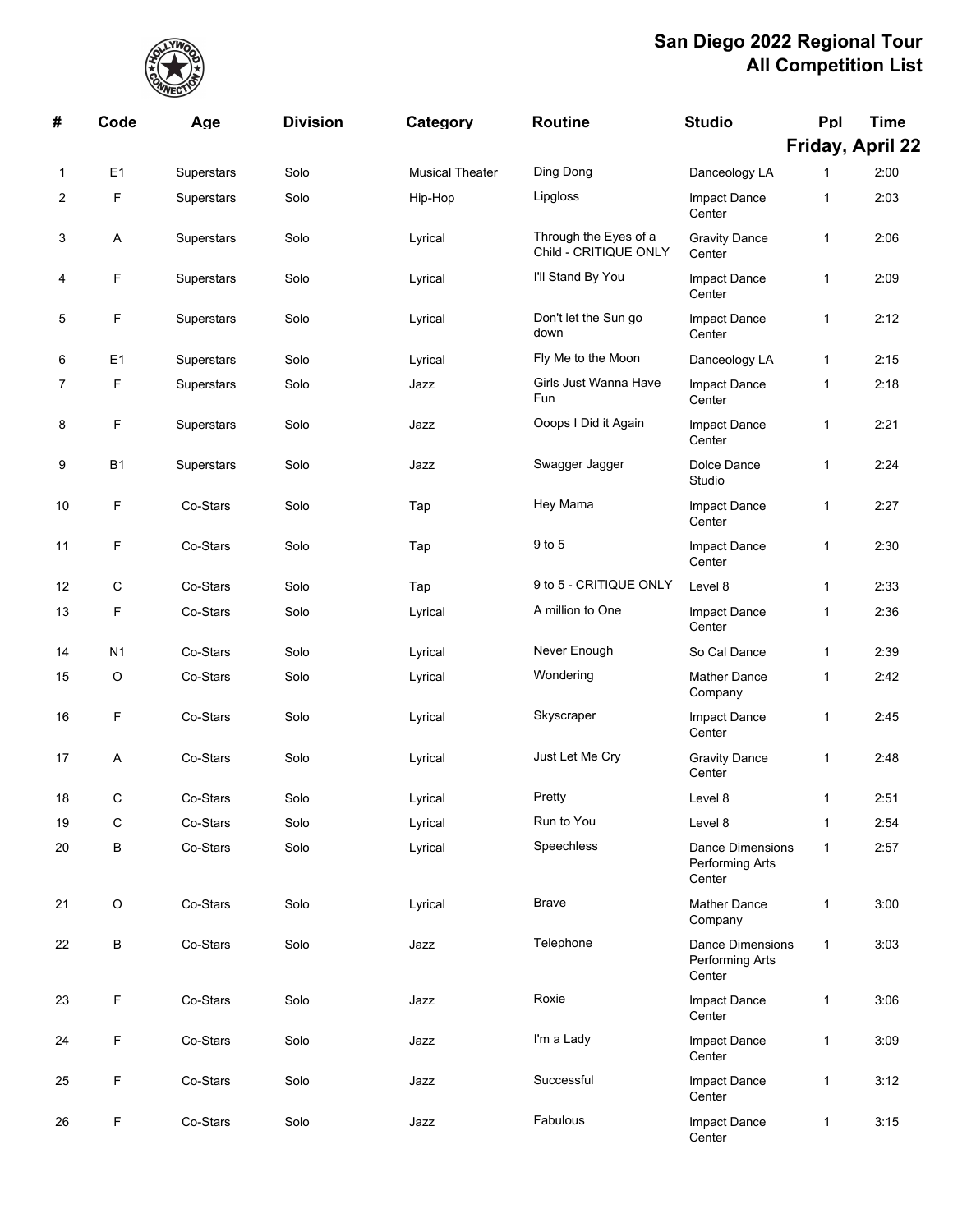

| #  | Code           | Age                | <b>Division</b> | Category               | <b>Routine</b>              | <b>Studio</b>                                        | Ppl          | <b>Time</b>      |
|----|----------------|--------------------|-----------------|------------------------|-----------------------------|------------------------------------------------------|--------------|------------------|
| 27 | Α              | Co-Stars           | Solo            | Jazz                   | Paint It Black              | <b>Gravity Dance</b><br>Center                       | 1            | 3:18             |
| 28 | O              | Co-Stars           | Solo            | Jazz                   | Trouble                     | <b>Mather Dance</b><br>Company                       | $\mathbf{1}$ | 3:21             |
| 29 | C              | Co-Stars           | Solo            | Jazz                   | Red Wagon                   | Level 8                                              | 1            | 3:24             |
| 30 | N <sub>1</sub> | Co-Stars           | Solo            | Jazz                   | All That Jazz               | So Cal Dance                                         | $\mathbf{1}$ | 3:27             |
| 31 | O              | Co-Stars           | Solo            | Jazz                   | <b>Big Blonde Beautiful</b> | <b>Mather Dance</b><br>Company                       | 1            | 3:30             |
| 32 | В              | Co-Stars           | Solo            | Jazz                   | <b>Blow</b>                 | <b>Dance Dimensions</b><br>Performing Arts<br>Center | $\mathbf{1}$ | 3:33             |
| 33 | S              | Co-Stars           | Solo            | Jazz                   | Something New               | Danceology                                           | 1            | 3:36             |
| 34 | S              | Co-Stars           | Solo            | Jazz                   | Pure Love                   | Danceology                                           | 1            | 3:39             |
| 35 | В              | Co-Stars           | Solo            | Open                   | Lost Boy                    | Dance Dimensions<br>Performing Arts<br>Center        | $\mathbf{1}$ | 3:42             |
| 36 | В              | Co-Stars           | Solo            | <b>Musical Theater</b> | Show Off                    | <b>Dance Dimensions</b><br>Performing Arts<br>Center | $\mathbf{1}$ | 3:45             |
| 37 | Α              | Co-Stars           | Solo            | <b>Musical Theater</b> | Kindergarten Love Song      | <b>Gravity Dance</b><br>Center                       | 1            | 3:48             |
| 38 | W              | Co-Stars           | Solo            | <b>Musical Theater</b> | Good Times Back             | COlab The<br>Company                                 | 1            | 3:51             |
| 39 | <b>B1</b>      | Co-Stars           | Solo            | <b>Musical Theater</b> | Chicago                     | Dolce Dance<br>Studio                                | 1            | 3:54             |
| 40 | S              | Co-Stars           | Solo            | Contemporary           | A Fables Warning            | Danceology                                           | $\mathbf{1}$ | 3:57             |
| 41 | S              | Co-Stars           | Solo            | Contemporary           | Thule                       | Danceology                                           | 1            | 4:00             |
| 42 | F              | Co-Stars           | Solo            | Contemporary           | Moth's Wings                | Impact Dance<br>Center                               | 1            | 4.03             |
| 43 | В              | Co-Stars           | Solo            | Contemporary           | Dark Horse                  | <b>Dance Dimensions</b><br>Performing Arts<br>Center | $\mathbf{1}$ | 4:06             |
|    |                |                    |                 |                        |                             |                                                      |              | Friday, April 22 |
| 44 | $\mathbf C$    | <b>Guest Stars</b> | Solo            | Tap                    | Cinnamon Girl               | Level 8                                              | 1            | 4:10             |
| 45 | H1             | <b>Guest Stars</b> | Solo            | Tap                    | Bolero                      | Studio 1 Dance<br>Academy                            | $\mathbf{1}$ | 4:13             |
| 46 | Z1             | <b>Guest Stars</b> | Solo            | Tap                    | <b>Billie Jean</b>          | <b>Prodigy Dance</b><br>Company                      | $\mathbf{1}$ | 4:16             |
| 47 | Z1             | <b>Guest Stars</b> | Solo            | Tap                    | Do Your Thing               | <b>Prodigy Dance</b><br>Company                      | $\mathbf{1}$ | 4:19             |
| 48 | Z1             | <b>Guest Stars</b> | Solo            | Tap                    | No Roots                    | <b>Prodigy Dance</b><br>Company                      | $\mathbf{1}$ | 4:22             |
| 49 | Z1             | <b>Guest Stars</b> | Solo            | Tap                    | Bug A Boo                   | <b>Prodigy Dance</b><br>Company                      | $\mathbf{1}$ | 4:25             |
| 50 | F              | <b>Guest Stars</b> | Solo            | Tap                    | I put a Spell on you        | Impact Dance<br>Center                               | $\mathbf{1}$ | 4:28             |
| 51 | F              | <b>Guest Stars</b> | Solo            | Tap                    | Le Jazz Hot                 | Impact Dance<br>Center                               | $\mathbf{1}$ | 4:31             |
| 52 | F              | <b>Guest Stars</b> | Solo            | Tap                    | Love me or Leave me         | Impact Dance<br>Center                               | 1            | 4:34             |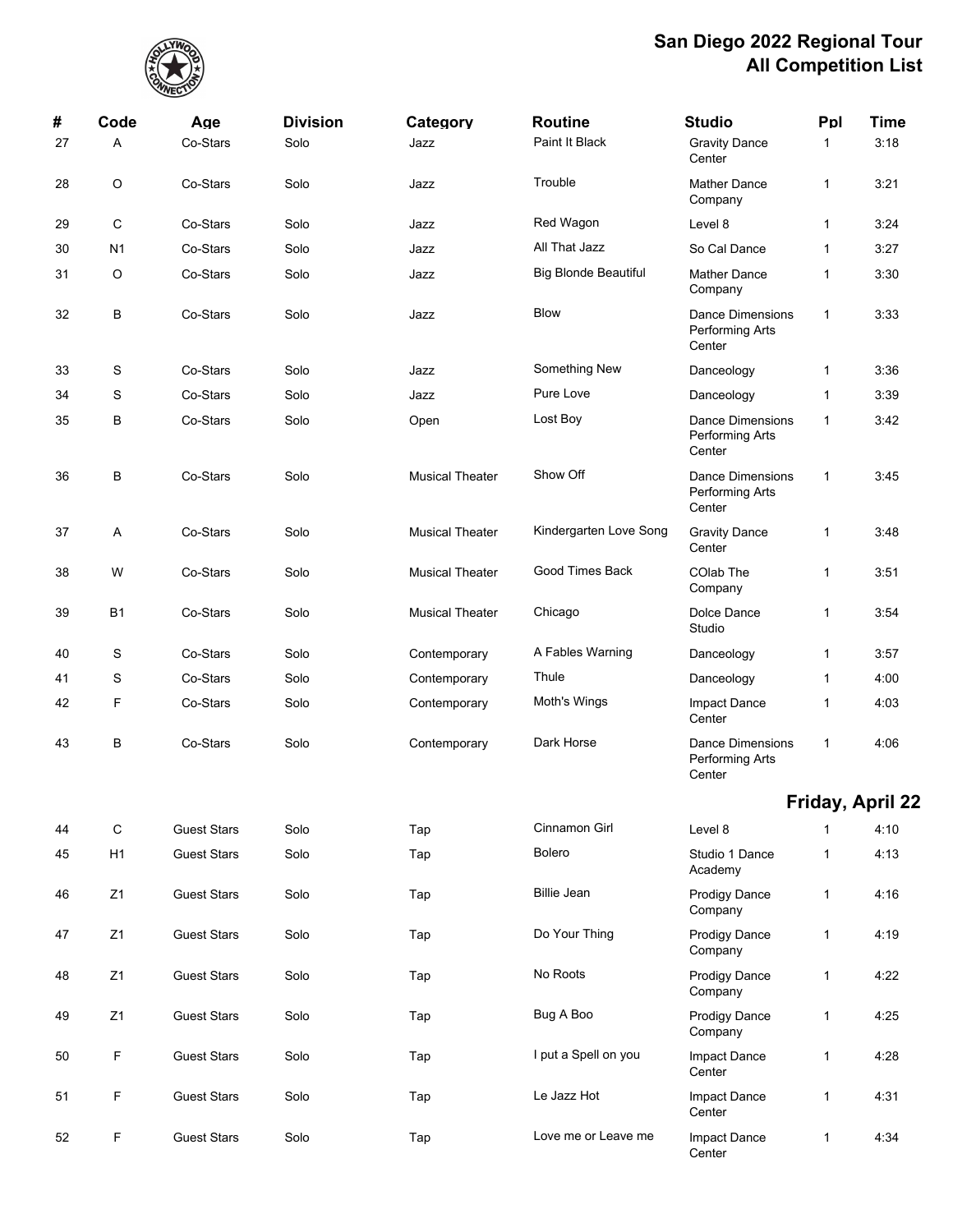

| #  | Code           | Age                | <b>Division</b> | Category | <b>Routine</b>                 | <b>Studio</b>                                        | Ppl          | <b>Time</b> |
|----|----------------|--------------------|-----------------|----------|--------------------------------|------------------------------------------------------|--------------|-------------|
| 53 | S <sub>1</sub> | <b>Guest Stars</b> | Solo            | Tap      | <b>Boyfriend Material</b>      | East County PAC                                      | $\mathbf{1}$ | 4:37        |
| 54 | W              | <b>Guest Stars</b> | Solo            | Lyrical  | With You                       | COlab The<br>Company                                 | 1            | 4:40        |
| 55 | ${\sf N}$      | <b>Guest Stars</b> | Solo            | Lyrical  | I Am                           | Jameson Dance<br>Company                             | $\mathbf{1}$ | 4:43        |
| 56 | M1             | <b>Guest Stars</b> | Solo            | Lyrical  | Almost                         | Natomas Dance<br>Method                              | 1            | 4:46        |
| 57 | O <sub>1</sub> | <b>Guest Stars</b> | Solo            | Lyrical  | Power Over Me                  | Independent                                          | 1            | 4:49        |
| 58 | Α              | <b>Guest Stars</b> | Solo            | Lyrical  | Forgive Myself                 | <b>Gravity Dance</b><br>Center                       | 1            | 4:52        |
| 59 | $\mathsf R$    | <b>Guest Stars</b> | Solo            | Lyrical  | Pictures of You                | The Ballet<br>Company                                | 1            | 4:55        |
| 60 | $\mathsf R$    | <b>Guest Stars</b> | Solo            | Lyrical  | Kissing You                    | The Ballet<br>Company                                | 1            | 4:58        |
| 61 | Υ              | <b>Guest Stars</b> | Solo            | Lyrical  | The Light                      | Independent -<br><b>Kimberly Story</b>               | 1            | 5:01        |
| 62 | F              | <b>Guest Stars</b> | Solo            | Lyrical  | Send in the Clowns             | Impact Dance<br>Center                               | 1            | 5:04        |
| 63 | F              | <b>Guest Stars</b> | Solo            | Lyrical  | Corner of the Sky              | <b>Impact Dance</b><br>Center                        | 1            | 5:07        |
| 64 | F              | <b>Guest Stars</b> | Solo            | Lyrical  | Hearts a Mess                  | Impact Dance<br>Center                               | $\mathbf{1}$ | 5:10        |
| 65 | F              | <b>Guest Stars</b> | Solo            | Lyrical  | I wanna Dance with<br>Somebody | Impact Dance<br>Center                               | 1            | 5:13        |
| 66 | F              | <b>Guest Stars</b> | Solo            | Lyrical  | Peace of Mind                  | Impact Dance<br>Center                               | 1            | 5:16        |
| 67 | F              | <b>Guest Stars</b> | Solo            | Lyrical  | Remedy                         | Impact Dance<br>Center                               | 1            | 5:19        |
| 68 | F              | <b>Guest Stars</b> | Solo            | Lyrical  | The Pines                      | Impact Dance<br>Center                               | 1            | 5:22        |
| 69 | M              | <b>Guest Stars</b> | Solo            | Lyrical  | Don't Worry About Me           | Inspired Movement                                    | 1            | 5:25        |
| 70 | M              | <b>Guest Stars</b> | Solo            | Lyrical  | Yesterday                      | Inspired Movement                                    | 1            | 5:28        |
| 71 | H <sub>1</sub> | <b>Guest Stars</b> | Solo            | Lyrical  | <b>Turning Page</b>            | Studio 1 Dance<br>Academy                            | 1            | 5:31        |
| 72 | U              | <b>Guest Stars</b> | Solo            | Jazz     | All Eyes On Me                 | Fringe Dance<br>Studio                               | $\mathbf{1}$ | 5:34        |
| 73 | A              | <b>Guest Stars</b> | Solo            | Jazz     | <b>Burlesque</b>               | <b>Gravity Dance</b><br>Center                       | $\mathbf{1}$ | 5:37        |
| 74 | F              | <b>Guest Stars</b> | Solo            | Jazz     | Do your Thing                  | Impact Dance<br>Center                               | $\mathbf{1}$ | 5:40        |
| 75 | F              | <b>Guest Stars</b> | Solo            | Jazz     | Hey Hi Hello                   | Impact Dance<br>Center                               | 1            | 5:43        |
| 76 | B              | <b>Guest Stars</b> | Solo            | Jazz     | When I Grow Up                 | <b>Dance Dimensions</b><br>Performing Arts<br>Center | $\mathbf{1}$ | 5:46        |
| 77 | B              | <b>Guest Stars</b> | Solo            | Jazz     | Gaga                           | <b>Dance Dimensions</b><br>Performing Arts<br>Center | $\mathbf{1}$ | 5:49        |
| 78 | M              | <b>Guest Stars</b> | Solo            | Jazz     | Money                          | Inspired Movement                                    | 1            | 5:52        |
| 79 | M              | <b>Guest Stars</b> | Solo            | Jazz     | Fade                           | Inspired Movement                                    | 1            | 5:55        |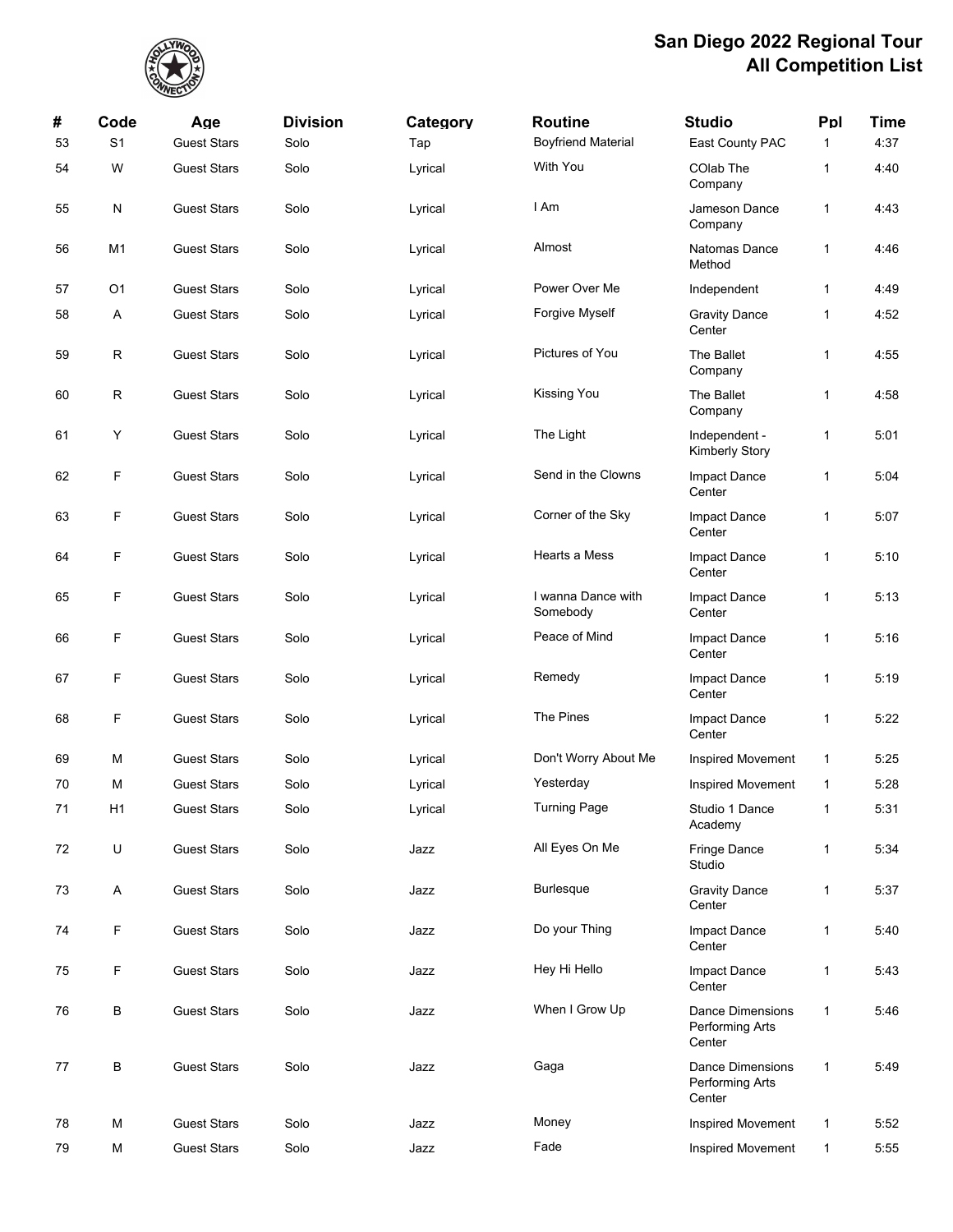

| #   | Code           | Age                | <b>Division</b> | Category     | <b>Routine</b>         | <b>Studio</b>                                        | Ppl          | <b>Time</b>      |
|-----|----------------|--------------------|-----------------|--------------|------------------------|------------------------------------------------------|--------------|------------------|
| 80  | W              | <b>Guest Stars</b> | Solo            | Jazz         | Baby                   | COlab The<br>Company                                 | 1            | 5:58             |
| 81  | U              | <b>Guest Stars</b> | Solo            | Contemporary | <b>Teen Spirit</b>     | Fringe Dance<br>Studio                               | 1            | 6:01             |
| 82  | Z <sub>1</sub> | <b>Guest Stars</b> | Solo            | Contemporary | Veda                   | <b>Prodigy Dance</b><br>Company                      | 1            | 6:04             |
| 83  | Z1             | <b>Guest Stars</b> | Solo            | Contemporary | Soldier                | Prodigy Dance<br>Company                             | 1            | 6:07             |
| 84  | Z1             | <b>Guest Stars</b> | Solo            | Contemporary | Hurricane              | Prodigy Dance<br>Company                             | 1            | 6:10             |
| 85  | Z1             | <b>Guest Stars</b> | Solo            | Contemporary | Darling                | Prodigy Dance<br>Company                             | 1            | 6:13             |
| 86  | F              | <b>Guest Stars</b> | Solo            | Contemporary | Bigger than the Sea    | Impact Dance<br>Center                               | 1            | 6:16             |
| 87  | F              | <b>Guest Stars</b> | Solo            | Contemporary | <b>Braid</b>           | Impact Dance<br>Center                               | 1            | 6:19             |
| 88  | F              | <b>Guest Stars</b> | Solo            | Contemporary | Familiar               | <b>Impact Dance</b><br>Center                        | 1            | 6.22             |
| 89  | F              | <b>Guest Stars</b> | Solo            | Contemporary | Inside                 | Impact Dance<br>Center                               | 1            | 6:25             |
| 90  | S <sub>1</sub> | <b>Guest Stars</b> | Solo            | Contemporary | The Way I Do           | East County PAC                                      | 1            | 6:28             |
| 91  | В              | <b>Guest Stars</b> | Solo            | Contemporary | Joanne                 | <b>Dance Dimensions</b><br>Performing Arts<br>Center | $\mathbf{1}$ | 6:31             |
| 92  | М              | <b>Guest Stars</b> | Solo            | Contemporary | <b>Waking Light</b>    | Inspired Movement                                    | 1            | 6:34             |
| 93  | М              | <b>Guest Stars</b> | Solo            | Contemporary | A'Pale                 | <b>Inspired Movement</b>                             | 1            | 6:37             |
| 94  | М              | <b>Guest Stars</b> | Solo            | Contemporary | Zen                    | Inspired Movement                                    | 1            | 6:40             |
| 95  | М              | <b>Guest Stars</b> | Solo            | Contemporary | A Hidden Life          | Inspired Movement                                    | 1            | 6:43             |
| 96  | W              | <b>Guest Stars</b> | Solo            | Contemporary | My Heart               | COlab The<br>Company                                 | 1            | 6:46             |
| 97  | S              | <b>Guest Stars</b> | Solo            | Contemporary | Love Song              | Danceology                                           | 1            | 6:49             |
| 98  | S              | <b>Guest Stars</b> | Solo            | Contemporary | Elephants              | Danceology                                           | 1            | 6:52             |
| 99  | S              | <b>Guest Stars</b> | Solo            | Contemporary | The Violin             | Danceology                                           | 1            | 6:55             |
|     |                |                    |                 |              |                        |                                                      |              | Friday, April 22 |
| 100 | $\mathsf C$    | Producers          | Solo            | Lyrical      | Easy On Me             | Level 8                                              | 1            | 7:20             |
| 101 | С              | Producers          | Solo            | Lyrical      | Run                    | Level 8                                              | 1            | 7:23             |
| 102 | N              | Producers          | Solo            | Lyrical      | Out of Love            | Jameson Dance<br>Company                             | 1            | 7:26             |
| 103 | Y1             | Producers          | Solo            | Lyrical      | Heart                  | A New Wave<br>Dance Company                          | 1            | 7:29             |
| 104 | A              | Producers          | Solo            | Lyrical      | Power                  | <b>Gravity Dance</b><br>Center                       | $\mathbf{1}$ | 7:32             |
| 105 | R              | Producers          | Solo            | Lyrical      | Ophelia                | The Ballet<br>Company                                | 1            | 7:35             |
| 106 | ${\sf R}$      | Producers          | Solo            | Lyrical      | <b>Ordinary People</b> | The Ballet<br>Company                                | 1            | 7:38             |
| 107 | F              | Producers          | Solo            | Lyrical      | River                  | Impact Dance<br>Center                               | 1            | 7:41             |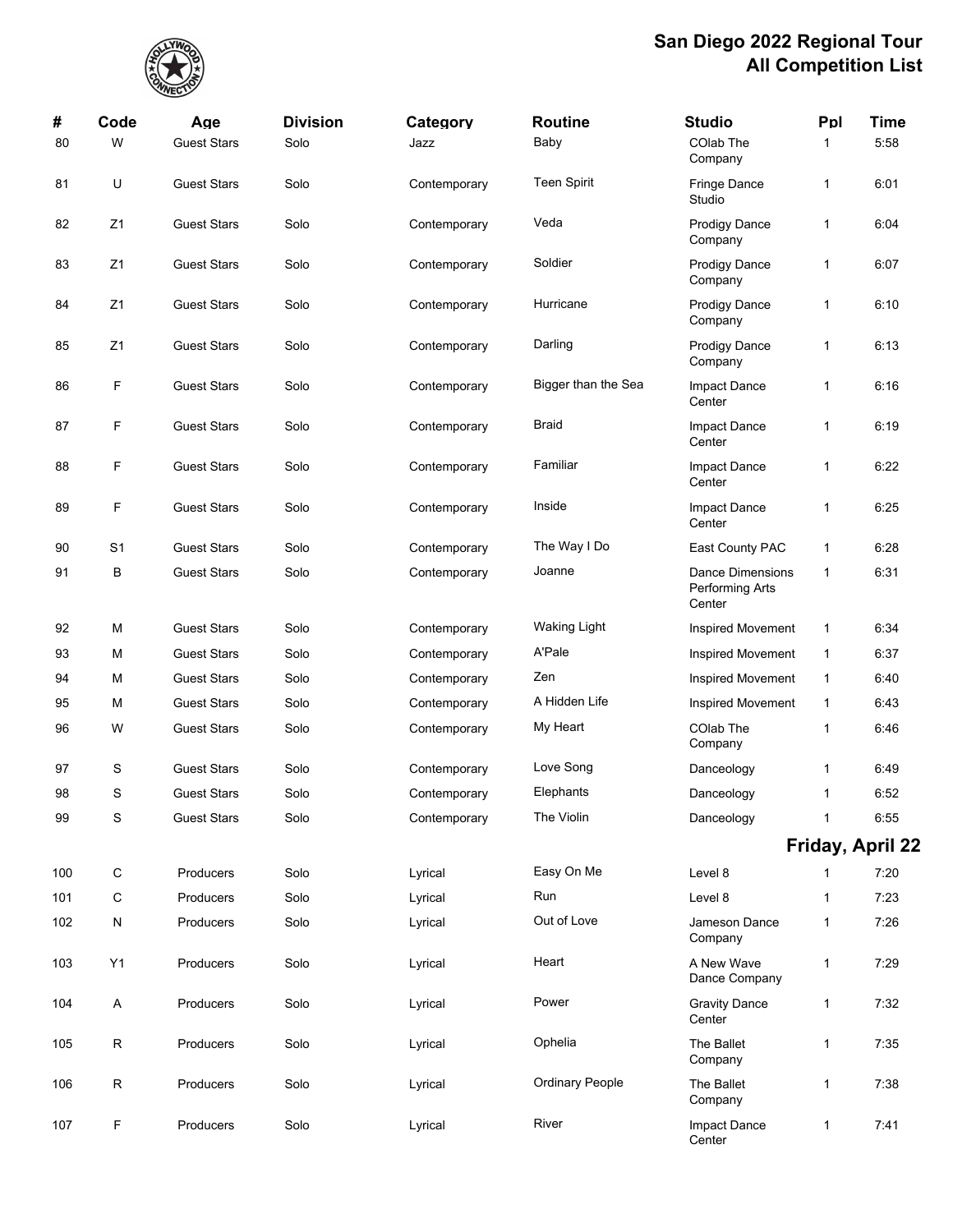

| #   | Code           | Age       | <b>Division</b> | Category     | <b>Routine</b>                     | <b>Studio</b>                    | Ppl          | <b>Time</b> |
|-----|----------------|-----------|-----------------|--------------|------------------------------------|----------------------------------|--------------|-------------|
| 108 | D <sub>1</sub> | Producers | Solo            | Lyrical      | Carry You                          | Class Act Dance                  | $\mathbf 1$  | 7:44        |
| 109 | D <sub>1</sub> | Producers | Solo            | Lyrical      | For Verna and Curtis               | <b>Class Act Dance</b>           | 1            | 7:47        |
| 110 | м              | Producers | Solo            | Lyrical      | Wondering                          | <b>Inspired Movement</b>         | $\mathbf{1}$ | 7:50        |
| 111 | W              | Producers | Solo            | Lyrical      | Wait                               | COlab The<br>Company             | 1            | 7:53        |
| 112 | C <sub>1</sub> | Producers | Solo            | Lyrical      | Ornament - CRITIQUE<br><b>ONLY</b> | Image Studio Of<br>Dance         | 1            | 7:56        |
| 113 | C <sub>1</sub> | Producers | Solo            | Lyrical      | One Thing                          | Image Studio Of<br>Dance         | $\mathbf{1}$ | 7:59        |
| 114 | C <sub>1</sub> | Producers | Solo            | Lyrical      | Happy For You                      | Image Studio Of<br>Dance         | 1            | 8:02        |
| 115 | A1             | Producers | Solo            | Lyrical      | Cosmic Love                        | <b>Evolution Dance</b><br>Center | 1            | 8:05        |
| 116 | N              | Producers | Solo            | Contemporary | Arrive                             | Jameson Dance<br>Company         | 1            | 8:08        |
| 117 | N              | Producers | Solo            | Contemporary | Rapture                            | Jameson Dance<br>Company         | 1            | 8:11        |
| 118 | Q              | Producers | Solo            | Contemporary | Maybe This Time                    | South Coast<br>Conservatory      | 1            | 8:14        |
| 119 | L              | Producers | Solo            | Contemporary | Madness                            | <b>Inspired Dance</b>            | 1            | 8:17        |
| 120 | U              | Producers | Solo            | Contemporary | Free                               | Fringe Dance<br>Studio           | 1            | 8:20        |
| 121 | U              | Producers | Solo            | Contemporary | <b>Train Wreck</b>                 | Fringe Dance<br>Studio           | 1            | 8:23        |
| 122 | J1             | Producers | Solo            | Contemporary | Say Something                      | The B Box - Kinsey<br>Larsen     | 1            | 8:26        |
| 123 | Z1             | Producers | Solo            | Contemporary | Angel                              | <b>Prodigy Dance</b><br>Company  | 1            | 8:29        |
| 124 | Z <sub>1</sub> | Producers | Solo            | Contemporary | Madness                            | Prodigy Dance<br>Company         | 1            | 8:32        |
| 125 | Z1             | Producers | Solo            | Contemporary | Loves Way                          | Prodigy Dance<br>Company         | $\mathbf{1}$ | 8:35        |
| 126 | Z <sub>1</sub> | Producers | Solo            | Contemporary | Wicked                             | Prodigy Dance<br>Company         | $\mathbf{1}$ | 8:38        |
| 127 | R              | Producers | Solo            | Contemporary | Je Te Laisserai Des<br>Mots        | The Ballet<br>Company            | $\mathbf{1}$ | 8:41        |
| 128 | F              | Producers | Solo            | Contemporary | Drowning                           | Impact Dance<br>Center           | 1            | 8:44        |
| 129 | F              | Producers | Solo            | Contemporary | This Changes Everything            | Impact Dance<br>Center           | 1            | 8:47        |
| 130 | F              | Producers | Solo            | Contemporary | Intertia                           | Impact Dance<br>Center           | $\mathbf{1}$ | 8:50        |
| 131 | F              | Producers | Solo            | Contemporary | And That Reminds Me                | Impact Dance<br>Center           | 1            | 8:53        |
| 132 | F              | Producers | Solo            | Contemporary | Common                             | Impact Dance<br>Center           | 1            | 8:56        |
| 133 | F              | Producers | Solo            | Contemporary | Crave You                          | Impact Dance<br>Center           | 1            | 8:59        |
| 134 | F              | Producers | Solo            | Contemporary | Destinations                       | Impact Dance<br>Center           | 1            | 9:02        |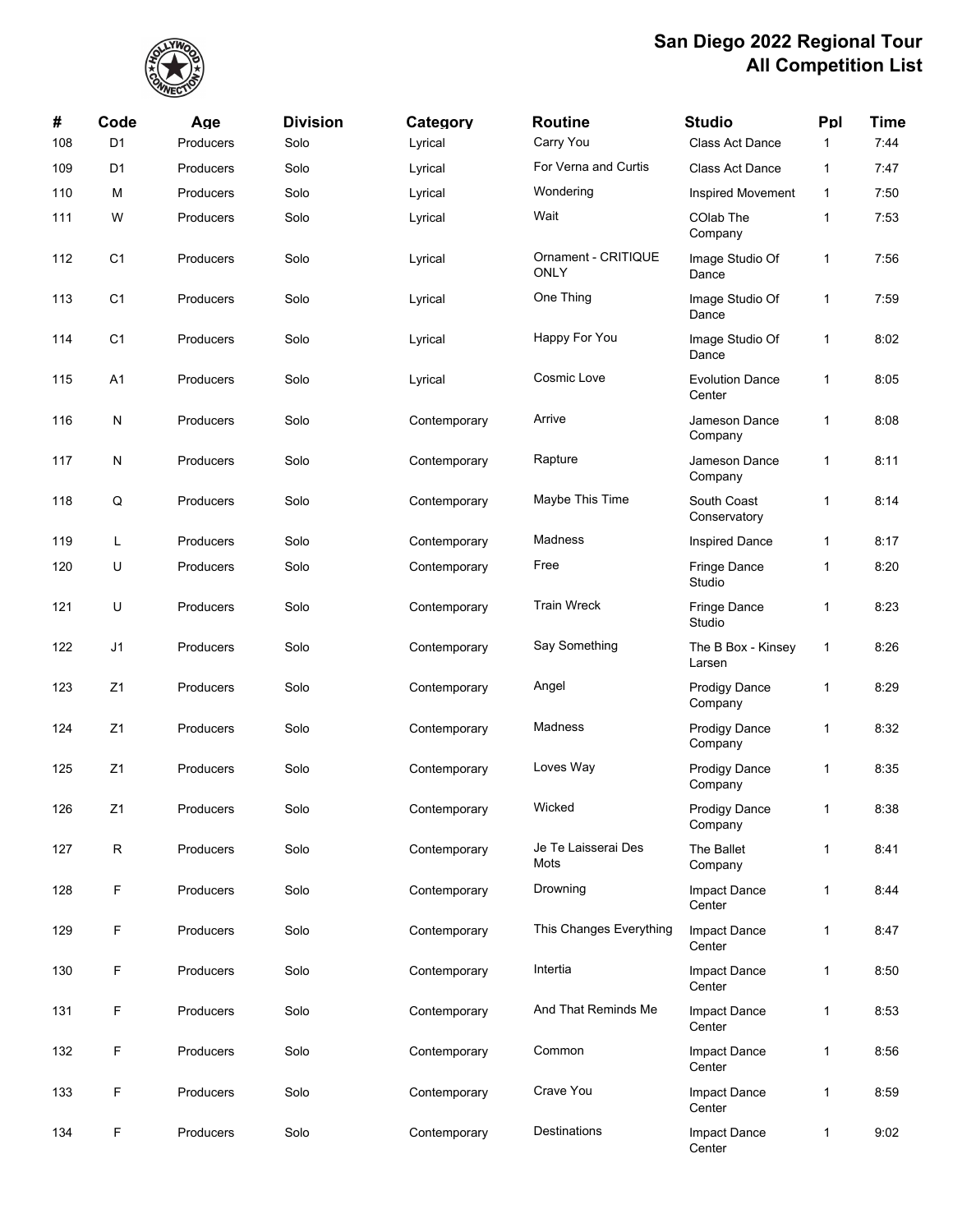

| #   | Code           | Age              | <b>Division</b> | Category     | <b>Routine</b>           | <b>Studio</b>                                        | Ppl          | <b>Time</b> |
|-----|----------------|------------------|-----------------|--------------|--------------------------|------------------------------------------------------|--------------|-------------|
| 135 | F              | Producers        | Solo            | Contemporary | Joi                      | Impact Dance<br>Center                               | 1            | 9:05        |
| 136 | F              | Producers        | Solo            | Contemporary | Kicks                    | Impact Dance<br>Center                               | 1            | 9:08        |
| 137 | S              | <b>Producers</b> | Solo            | Contemporary | You Are A Memory         | Danceology                                           | 1            | 9:11        |
| 138 | A <sub>1</sub> | Producers        | Solo            | Contemporary | As The World Caves In    | <b>Evolution Dance</b><br>Center                     | 1            | 9:14        |
| 139 | F              | Producers        | Solo            | Contemporary | Lost in Slumberland      | Impact Dance<br>Center                               | 1            | 9:17        |
| 140 | F              | <b>Producers</b> | Solo            | Contemporary | My Mind                  | Impact Dance<br>Center                               | 1            | 9:20        |
| 141 | F              | Producers        | Solo            | Contemporary | No Goodbyes              | Impact Dance<br>Center                               | 1            | 9:23        |
| 142 | F              | Producers        | Solo            | Contemporary | Non Je ne Regrette rien  | Impact Dance<br>Center                               | 1            | 9:26        |
| 143 | F              | Producers        | Solo            | Contemporary | <b>Pretty Wings</b>      | Impact Dance<br>Center                               | 1            | 9:29        |
| 144 | F              | Producers        | Solo            | Contemporary | So Right                 | Impact Dance<br>Center                               | 1            | 9:32        |
| 145 | F              | Producers        | Solo            | Contemporary | Tear you apart           | Impact Dance<br>Center                               | 1            | 9:35        |
| 146 | F              | Producers        | Solo            | Contemporary | The March                | Impact Dance<br>Center                               | 1            | 9:38        |
| 147 | F              | Producers        | Solo            | Contemporary | The Psych                | Impact Dance<br>Center                               | 1            | 9:41        |
| 148 | F              | Producers        | Solo            | Contemporary | Vienna                   | Impact Dance<br>Center                               | 1            | 9:44        |
| 149 | F              | Producers        | Solo            | Contemporary | When it all goes wrong   | Impact Dance<br>Center                               | 1            | 9:47        |
| 150 | T1             | <b>Producers</b> | Solo            | Contemporary | If The Book Doesn't Sell | Dana's Studio of<br>Dance - Dv8 The<br>Company       | 1            | 9:50        |
| 151 | Ζ              | Producers        | Solo            | Contemporary | Lose My Faith            | <b>IGNITE</b>                                        | 1            | 9:53        |
| 152 | Н              | Producers        | Solo            | Contemporary | Levitate                 | <b>Thrive Dance</b><br>Center                        | 1            | 9:56        |
| 153 | В              | Producers        | Solo            | Contemporary | Words                    | <b>Dance Dimensions</b><br>Performing Arts<br>Center | $\mathbf{1}$ | 9:59        |
| 154 | B              | Producers        | Solo            | Contemporary | <b>Empress</b>           | <b>Dance Dimensions</b><br>Performing Arts<br>Center | $\mathbf{1}$ | 10:02       |
| 155 | B              | Producers        | Solo            | Contemporary | After All                | <b>Dance Dimensions</b><br>Performing Arts<br>Center | $\mathbf{1}$ | 10:05       |
| 156 | B              | Producers        | Solo            | Contemporary | Shout                    | <b>Dance Dimensions</b><br>Performing Arts<br>Center | $\mathbf{1}$ | 10:08       |
| 157 | В              | Producers        | Solo            | Contemporary | Natural Woman            | <b>Dance Dimensions</b><br>Performing Arts<br>Center | $\mathbf{1}$ | 10:11       |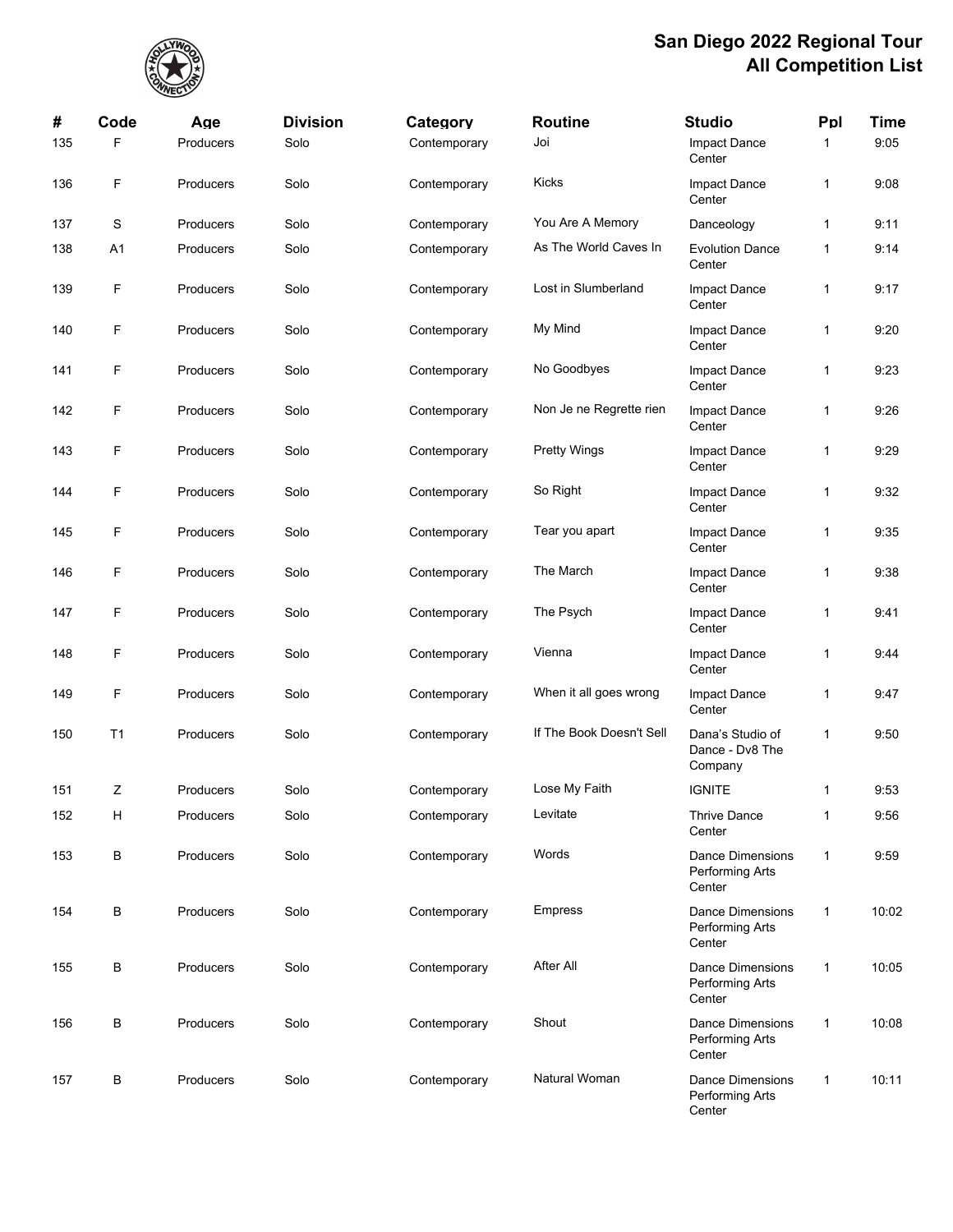

| #   | Code           | Age                | <b>Division</b> | Category      | <b>Routine</b>                              | <b>Studio</b>                                        | Ppl            | <b>Time</b>        |
|-----|----------------|--------------------|-----------------|---------------|---------------------------------------------|------------------------------------------------------|----------------|--------------------|
| 158 | B              | Producers          | Solo            | Contemporary  | Garden of Eden                              | <b>Dance Dimensions</b><br>Performing Arts<br>Center | $\mathbf{1}$   | 10:14              |
| 159 | В              | Producers          | Solo            | Contemporary  | Remedy                                      | <b>Dance Dimensions</b><br>Performing Arts<br>Center | $\mathbf{1}$   | 10:17              |
| 160 | В              | Producers          | Solo            | Contemporary  | Mt Everest                                  | <b>Dance Dimensions</b><br>Performing Arts<br>Center | $\mathbf{1}$   | 10:20              |
| 161 | V <sub>1</sub> | Producers          | Solo            | Contemporary  | When We're Older                            | South Bay<br>Movement                                | 1              | 10:23              |
| 162 | М              | Producers          | Solo            | Contemporary  | Spaces                                      | <b>Inspired Movement</b>                             | $\mathbf{1}$   | 10:26              |
| 163 | W              | Producers          | Solo            | Contemporary  | Strange                                     | COlab The<br>Company                                 | 1              | 10:29              |
| 164 | A1             | Producers          | Solo            | Contemporary  | No More I Love You                          | <b>Evolution Dance</b><br>Center                     | 1              | 10:32              |
| 165 | C <sub>1</sub> | Producers          | Solo            | Contemporary  | Worth It                                    | Image Studio Of<br>Dance                             | 1              | 10:35              |
|     |                |                    |                 |               |                                             |                                                      |                | Saturday, April 23 |
| 166 | F              | Superstars         | Duo/Trio        | Contemporary  | Fire in your House                          | Impact Dance<br>Center                               | 2              | 2:15               |
| 167 | F              | Co-Stars           | Duo/Trio        | Lyrical       | I won't                                     | Impact Dance<br>Center                               | 3              | 2:18               |
| 168 | U              | Superstars         | Duo/Trio        | Jazz          | Ooh La La                                   | Fringe Dance<br>Studio                               | $\overline{2}$ | 2:21               |
| 169 | R              | Co-Stars           | Duo/Trio        | <b>Ballet</b> | Paquita Allegro                             | The Ballet<br>Company                                | $\overline{2}$ | 2:24               |
| 170 | N              | <b>Guest Stars</b> | Small Group     | Lyrical       | Who You Are                                 | Jameson Dance<br>Company                             | 5              | 2:27               |
| 171 | F              | <b>Superstars</b>  | Small Group     | Tap           | Two Little Men in a<br><b>Flying Saucer</b> | Impact Dance<br>Center                               | 6              | 2:30               |
| 172 | Z1             | <b>Superstars</b>  | Small Group     | Tap           | <b>Baked A Cake</b>                         | Prodigy Dance<br>Company                             | 5              | 2:33               |
| 173 | F              | Superstars         | Small Group     | Tap           | So Good                                     | Impact Dance<br>Center                               | 6              | 2:36               |
| 174 | $\mathsf C$    | Co-Stars           | Small Group     | Open          | Lights                                      | Level 8                                              | $\overline{7}$ | 2:39               |
| 175 | F              | <b>Guest Stars</b> | Small Group     | Lyrical       | <b>Believe</b>                              | Impact Dance<br>Center                               | 8              | 2:42               |
| 176 | F              | <b>Guest Stars</b> | Small Group     | Lyrical       | My Immortal                                 | Impact Dance<br>Center                               | $\overline{7}$ | 2:45               |
| 177 | N              | <b>Guest Stars</b> | Small Group     | Lyrical       | Take Me In                                  | Jameson Dance<br>Company                             | 8              | 2:48               |
| 178 | В              | Co-Stars           | Duo/Trio        | Jazz          | Feel It Still                               | <b>Dance Dimensions</b><br>Performing Arts<br>Center | $\overline{2}$ | 2:51               |
| 179 | M <sub>1</sub> | Co-Stars           | Duo/Trio        | Open          | J'adore Danser                              | Natomas Dance<br>Method                              | $\overline{2}$ | 2:54               |
| 180 | В              | Co-Stars           | Duo/Trio        | Open          | Beez                                        | Dance Dimensions<br>Performing Arts<br>Center        | 3              | 2:57               |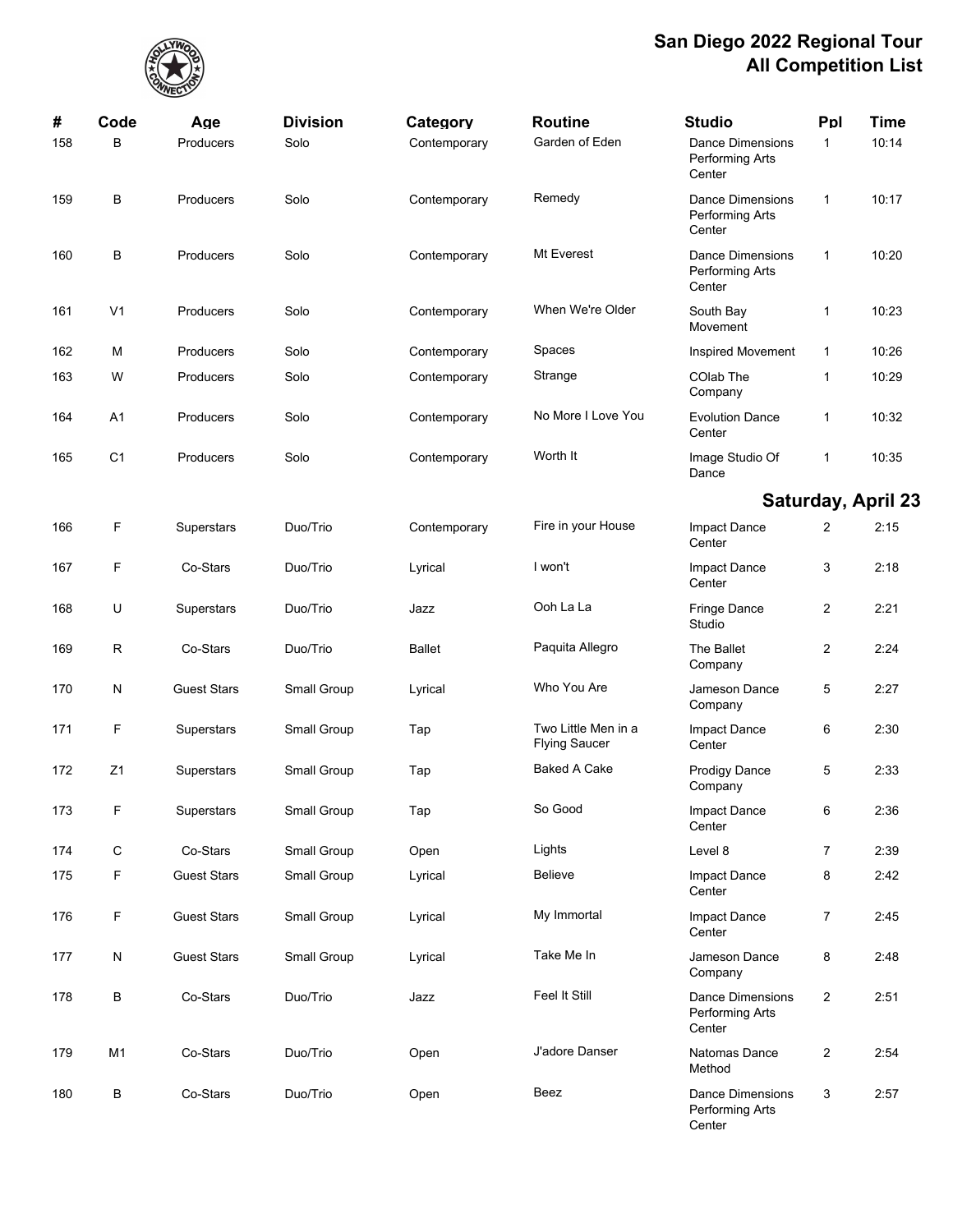

| #   | Code           | Age                | <b>Division</b>         | Category               | Routine                                       | <b>Studio</b>                                        | Ppl            | <b>Time</b> |
|-----|----------------|--------------------|-------------------------|------------------------|-----------------------------------------------|------------------------------------------------------|----------------|-------------|
| 181 | G              | <b>Guest Stars</b> | Solo                    | <b>Ballet</b>          | <b>Graduation Ball Variation</b>              | <b>Inspired Movement</b><br><b>KLR</b>               | $\mathbf{1}$   | 3:00        |
| 182 | Z1             | <b>Guest Stars</b> | Small Group             | Tap                    | Heads Will Roll                               | Prodigy Dance<br>Company                             | 5              | 3:03        |
| 183 | F              | <b>Guest Stars</b> | Large Group             | Tap                    | Heartburn                                     | Impact Dance<br>Center                               | 10             | 3:06        |
| 184 | F              | Superstars         | Small Group             | Jazz                   | A Day for the Cat in the<br>Hat               | Impact Dance<br>Center                               | 6              | 3:10        |
| 185 | F              | Superstars         | Small Group             | Jazz                   | <b>Public Affair</b>                          | Impact Dance<br>Center                               | 8              | 3:13        |
| 186 | Z1             | Superstars         | Small Group             | Jazz                   | Ladies Room                                   | <b>Prodigy Dance</b><br>Company                      | 5              | 3:16        |
| 187 | W              | Co-Stars           | Duo/Trio                | Contemporary           | Seeking Shelter                               | COlab The<br>Company                                 | $\overline{c}$ | 3:19        |
| 188 | A1             | Co-Stars           | Small Group             | Tap                    | Who Could Ask For<br>Anything More            | <b>Evolution Dance</b><br>Center                     | 8              | 3:22        |
| 189 | F              | Co-Stars           | Small Group             | Tap                    | <b>Great Balls of Fire</b>                    | Impact Dance<br>Center                               | 5              | 3:25        |
| 190 | F              | Co-Stars           | Small Group             | Tap                    | <b>Blue Suede Shoes</b>                       | Impact Dance<br>Center                               | 9              | 3:28        |
| 191 | F              | <b>Guest Stars</b> | <b>Small Production</b> | <b>Musical Theater</b> | Here I Am                                     | Impact Dance<br>Center                               | 18             | 3:31        |
| 192 | C              | <b>Guest Stars</b> | <b>Small Production</b> | Open                   | Mayhem                                        | Level 8                                              | 20             | 3:35        |
| 193 | В              | Co-Stars           | Small Group             | Jazz                   | You Promised Me                               | <b>Dance Dimensions</b><br>Performing Arts<br>Center | 9              | 3:39        |
| 194 | F              | Co-Stars           | Small Group             | Jazz                   | <b>Material Girl</b>                          | Impact Dance<br>Center                               | 9              | 3:42        |
| 195 | A1             | Co-Stars           | Small Group             | Jazz                   | That Don't Impress Me<br>Much - CRITIQUE ONLY | <b>Evolution Dance</b><br>Center                     | 8              | 3:45        |
| 196 | F              | <b>Guest Stars</b> | Duo/Trio                | Lyrical                | Carry You                                     | Impact Dance<br>Center                               | $\overline{c}$ | 3:48        |
| 197 | W              | <b>Guest Stars</b> | Duo/Trio                | Lyrical                | Ooh Child - CRITIQUE<br><b>ONLY</b>           | COlab The<br>Company                                 | 2              | 3:51        |
| 198 | Z1             | <b>Guest Stars</b> | Duo/Trio                | Lyrical                | Faith                                         | <b>Prodigy Dance</b><br>Company                      | 3              | 3:54        |
| 199 | F              | Co-Stars           | Small Group             | <b>Ballet</b>          | <b>Garland Waltz</b>                          | Impact Dance<br>Center                               | 5              | 3:57        |
| 200 | R              | <b>Guest Stars</b> | Duo/Trio                | Contemporary           | <b>Stay Alive</b>                             | The Ballet<br>Company                                | $\overline{2}$ | 4:00        |
| 201 | Z1             | <b>Guest Stars</b> | Duo/Trio                | Contemporary           | Fuel To Fire                                  | <b>Prodigy Dance</b><br>Company                      | 3              | 4:03        |
| 202 | S <sub>1</sub> | <b>Guest Stars</b> | Duo/Trio                | Contemporary           | Carry Your Light                              | East County PAC                                      | $\overline{2}$ | 4:06        |
| 203 | F              | <b>Guest Stars</b> | Duo/Trio                | Contemporary           | Flicker                                       | Impact Dance<br>Center                               | $\overline{c}$ | 4:09        |
| 204 | N              | <b>Guest Stars</b> | Duo/Trio                | Contemporary           | Heal                                          | Jameson Dance<br>Company                             | 3              | 4:12        |
| 205 | F              | Co-Stars           | Small Group             | <b>Musical Theater</b> | Cover Is Not The Book                         | Impact Dance<br>Center                               | 9              | 4:15        |
| 206 | С              | <b>Guest Stars</b> | Solo                    | Open                   | Grimey - CRITIQUE<br>ONLY                     | Level 8                                              | 1              | 4:18        |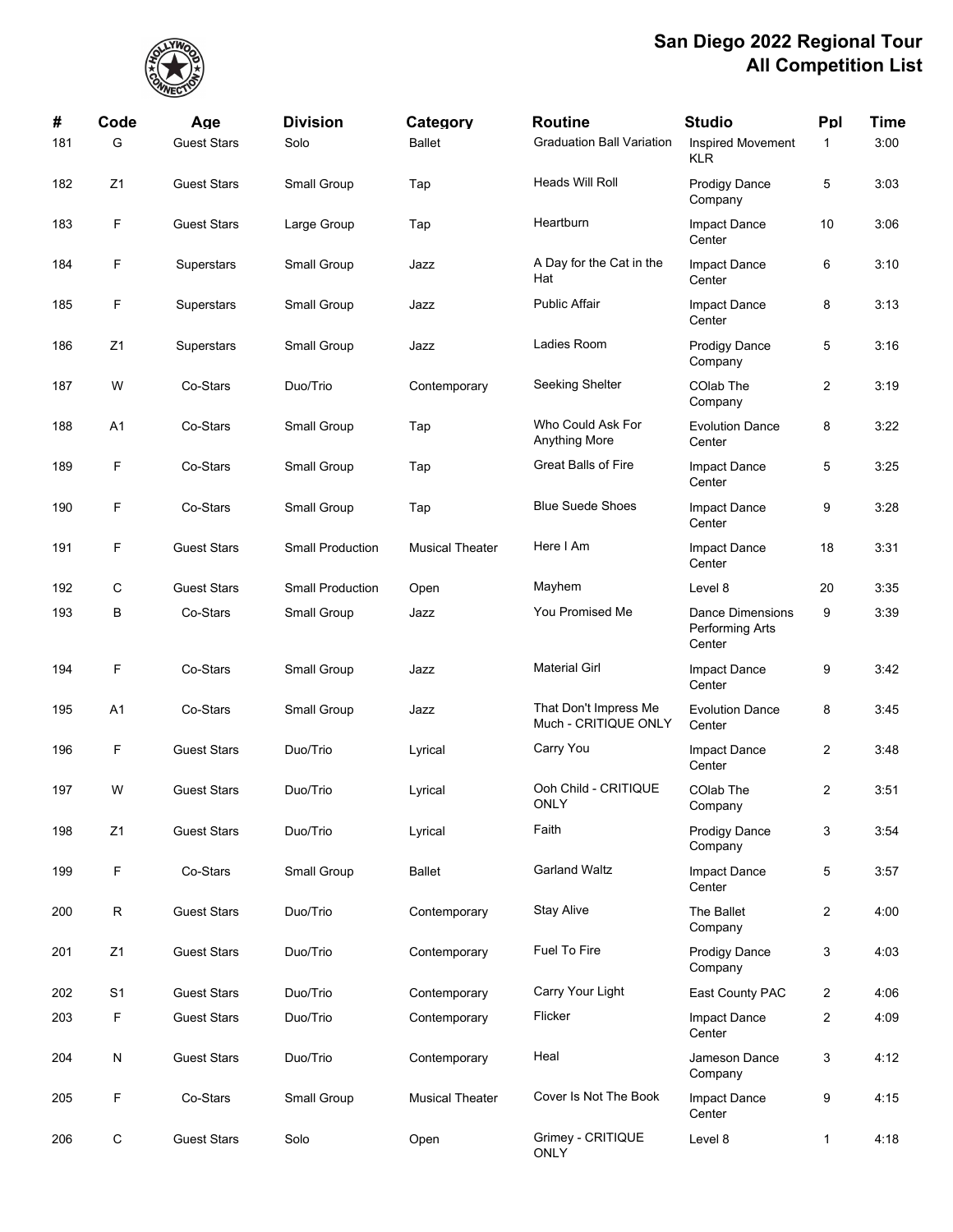

Center

| #   | Code           | Age                | <b>Division</b>         | Category               | <b>Routine</b>                | <b>Studio</b>                                        | Ppl            | <b>Time</b>        |
|-----|----------------|--------------------|-------------------------|------------------------|-------------------------------|------------------------------------------------------|----------------|--------------------|
| 207 | B              | <b>Guest Stars</b> | Solo                    | Open                   | Come Fly Away                 | <b>Dance Dimensions</b><br>Performing Arts<br>Center | $\mathbf{1}$   | 4:21               |
| 208 | W              | <b>Guest Stars</b> | Solo                    | Open                   | Summer                        | COlab The<br>Company                                 | 1              | 4:24               |
| 209 | N              | <b>Guest Stars</b> | Solo                    | <b>Musical Theater</b> | That Toddlin' Town            | Jameson Dance<br>Company                             | 1              | 4:27               |
| 210 | F              | <b>Guest Stars</b> | Duo/Trio                | Tap                    | Do What I Do                  | Impact Dance<br>Center                               | $\overline{2}$ | 4:30               |
| 211 | Z <sub>1</sub> | <b>Guest Stars</b> | Duo/Trio                | Tap                    | Levatating                    | <b>Prodigy Dance</b><br>Company                      | $\overline{2}$ | 4:33               |
| 212 | В              | Co-Stars           | Small Group             | Contemporary           | Moonlight                     | <b>Dance Dimensions</b><br>Performing Arts<br>Center | 5              | 4:36               |
| 213 | F              | <b>Guest Stars</b> | Duo/Trio                | Jazz                   | Meeting in the Ladies<br>Room | Impact Dance<br>Center                               | 3              | 4:39               |
| 214 | $\mathsf R$    | <b>Guest Stars</b> | Duo/Trio                | Jazz                   | Brave                         | The Ballet<br>Company                                | 3              | 4:42               |
| 215 | F              | <b>Guest Stars</b> | Small Group             | Contemporary           | Always Forever                | Impact Dance<br>Center                               | 9              | 4:45               |
| 216 | F              | <b>Guest Stars</b> | Small Group             | Contemporary           | <b>Hear This</b>              | Impact Dance<br>Center                               | 9              | 4:48               |
| 217 | Z <sub>1</sub> | <b>Guest Stars</b> | Small Group             | Contemporary           | Doomed                        | <b>Prodigy Dance</b><br>Company                      | 6              | 4:51               |
| 218 | F              | Co-Stars           | Large Group             | Open                   | Fame                          | Impact Dance<br>Center                               | 12             | 4:54               |
| 219 | A1             | Co-Stars           | Small Group             | Lyrical                | Tightrope                     | <b>Evolution Dance</b><br>Center                     | 8              | 4:58               |
| 220 | F              | <b>Guest Stars</b> | Small Group             | Jazz                   | Boy You Can Keep It           | Impact Dance<br>Center                               | 8              | 5:01               |
| 221 | F              | <b>Guest Stars</b> | Small Group             | Jazz                   | The Fame                      | Impact Dance<br>Center                               | 7              | 5:04               |
| 222 | F              | <b>Guest Stars</b> | Small Group             | Jazz                   | <b>Bassline</b>               | Impact Dance<br>Center                               | 8              | 5:07               |
| 223 | Z1             | <b>Guest Stars</b> | Small Group             | Jazz                   | Instruction                   | <b>Prodigy Dance</b><br>Company                      | 6              | 5:10               |
| 224 | F              | <b>Guest Stars</b> | Small Group             | Jazz                   | Don't Rain on My Parade       | Impact Dance<br>Center                               | 9              | 5:13               |
| 225 | A1             | Co-Stars           | Small Group             | Hip-Hop                | Like That                     | <b>Evolution Dance</b><br>Center                     | 8              | 5:16               |
| 226 | F              | Co-Stars           | <b>Small Production</b> | Lyrical                | Hero                          | Impact Dance<br>Center                               | 17             | 5:19               |
| 227 | F              | <b>Guest Stars</b> | Large Group             | Lyrical                | Crazy                         | Impact Dance<br>Center                               | 13             | 5:23               |
| 228 | Z <sub>1</sub> | <b>Guest Stars</b> | Large Group             | Jazz                   | My Discarded Men              | <b>Prodigy Dance</b><br>Company                      | 10             | 5:27               |
|     |                |                    |                         |                        |                               |                                                      |                | Saturday, April 23 |
| 229 | В              | Producers          | Large Group             | Open                   | Jai Jai                       | <b>Dance Dimensions</b><br>Performing Arts           | 11             | 5:50               |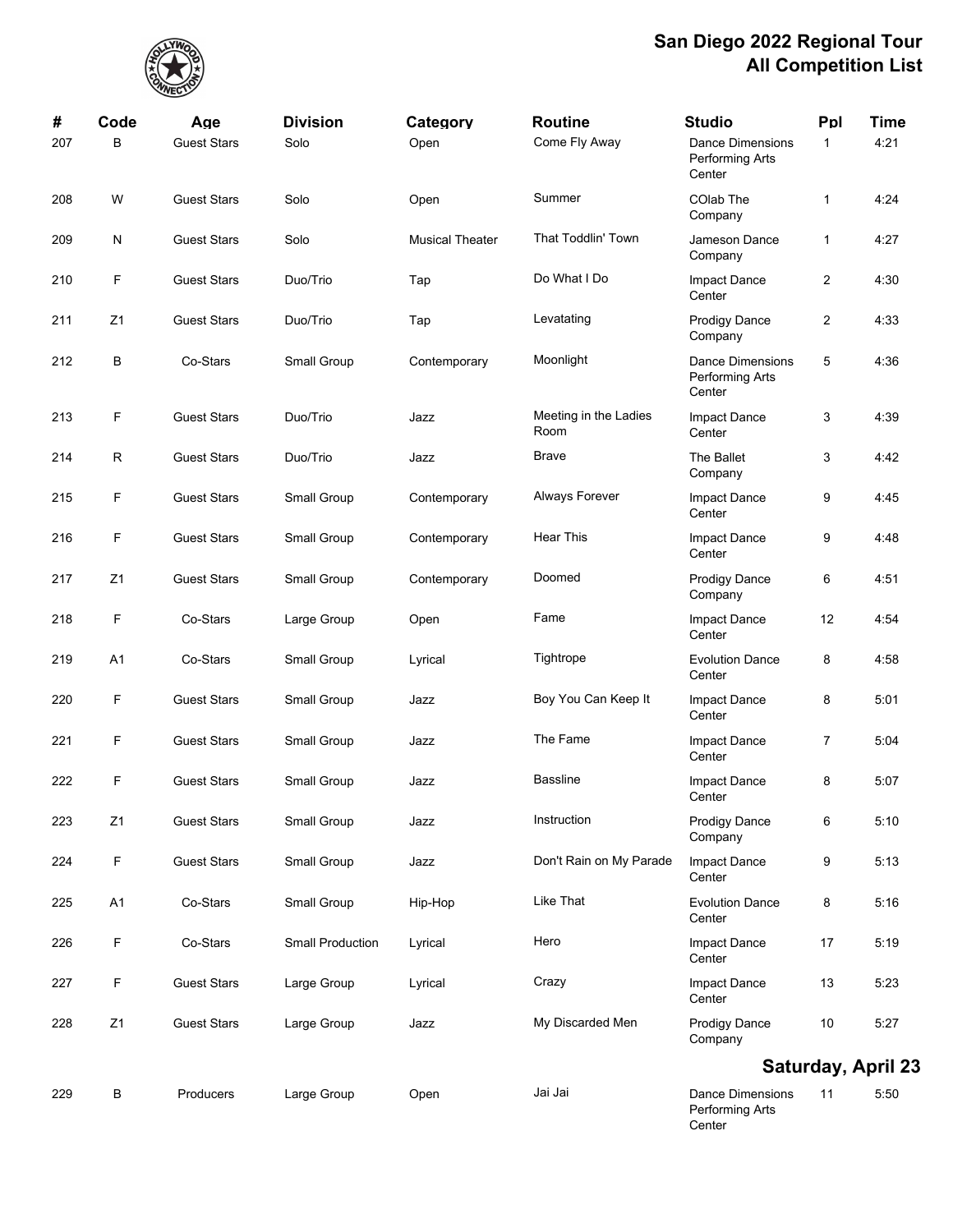

| #   | Code           | Age       | <b>Division</b>         | Category               | <b>Routine</b>                       | <b>Studio</b>                                        | Ppl | Time |
|-----|----------------|-----------|-------------------------|------------------------|--------------------------------------|------------------------------------------------------|-----|------|
| 230 | F              | Producers | <b>Small Production</b> | <b>Musical Theater</b> | Mambo Italiano                       | Impact Dance<br>Center                               | 18  | 5:54 |
| 231 | С              | Producers | Large Group             | Lyrical                | Talking to Myself                    | Level 8                                              | 10  | 5:58 |
| 232 | C <sub>1</sub> | Producers | Small Group             | Contemporary           | Weightless - CRITIQUE<br><b>ONLY</b> | Image Studio Of<br>Dance                             | 5   | 6:02 |
| 233 | N              | Producers | Small Group             | Contemporary           | Fall Into Me                         | Jameson Dance<br>Company                             | 4   | 6:05 |
| 234 | В              | Producers | Small Group             | Contemporary           | You Don't                            | <b>Dance Dimensions</b><br>Performing Arts<br>Center | 6   | 6:08 |
| 235 | F              | Producers | Small Group             | Contemporary           | Messi                                | Impact Dance<br>Center                               | 9   | 6:11 |
| 236 | C <sub>1</sub> | Producers | Small Group             | Contemporary           | Gone                                 | Image Studio Of<br>Dance                             | 4   | 6.14 |
| 237 | F              | Producers | Large Group             | Contemporary           | Rhymes                               | Impact Dance<br>Center                               | 12  | 6:17 |
| 238 | В              | Producers | Large Group             | Contemporary           | Hold On Tight                        | <b>Dance Dimensions</b><br>Performing Arts<br>Center | 10  | 6:21 |
| 239 | Z1             | Producers | Small Group             | Hip-Hop                | One Last Dance                       | <b>Prodigy Dance</b><br>Company                      | 9   | 6:25 |
| 240 | C <sub>1</sub> | Producers | Small Group             | Hip-Hop                | Miss Me With That                    | Image Studio Of<br>Dance                             | 4   | 6:28 |
| 241 | С              | Producers | Small Group             | Hip-Hop                | Drop - CRITIQUE ONLY                 | Level 8                                              | 8   | 6:31 |
| 242 | F              | Producers | Small Group             | Lyrical                | <b>Without You</b>                   | Impact Dance<br>Center                               | 7   | 6:34 |
| 243 | В              | Producers | Small Group             | Open                   | Naagin                               | <b>Dance Dimensions</b><br>Performing Arts<br>Center | 5   | 6:37 |
| 244 | Z1             | Producers | Small Group             | Open                   | Alive                                | <b>Prodigy Dance</b><br>Company                      | 9   | 6:40 |
| 245 | C <sub>1</sub> | Producers | Small Group             | Lyrical                | <b>Wide Awake</b>                    | Image Studio Of<br>Dance                             | 5   | 6:43 |
| 246 | F              | Producers | Small Group             | Lyrical                | They Weren't There                   | Impact Dance<br>Center                               | 7   | 6:46 |
| 247 | F              | Producers | Small Group             | Lyrical                | I Found You                          | Impact Dance<br>Center                               | 9   | 6:49 |
| 248 | Z1             | Producers | Small Group             | Lyrical                | Who I Am                             | <b>Prodigy Dance</b><br>Company                      | 4   | 6:52 |
| 249 | В              | Producers | Small Group             | Open                   | The Places You'll Go                 | <b>Dance Dimensions</b><br>Performing Arts<br>Center | 8   | 6:55 |
| 250 | C <sub>1</sub> | Producers | Small Group             | <b>Musical Theater</b> | <b>Big Spender</b>                   | Image Studio Of<br>Dance                             | 5   | 6:58 |
| 251 | С              | Producers | Small Group             | Jazz                   | Seven Nation Army                    | Level 8                                              | 8   | 7:01 |
| 252 | N              | Producers | Small Group             | Jazz                   | Albatraoz                            | Jameson Dance<br>Company                             | 4   | 7:04 |
| 253 | F              | Producers | Small Group             | Jazz                   | The Chain                            | Impact Dance<br>Center                               | 8   | 7:07 |
| 254 | F              | Producers | Small Group             | Jazz                   | <b>Bills</b>                         | Impact Dance<br>Center                               | 8   | 7:10 |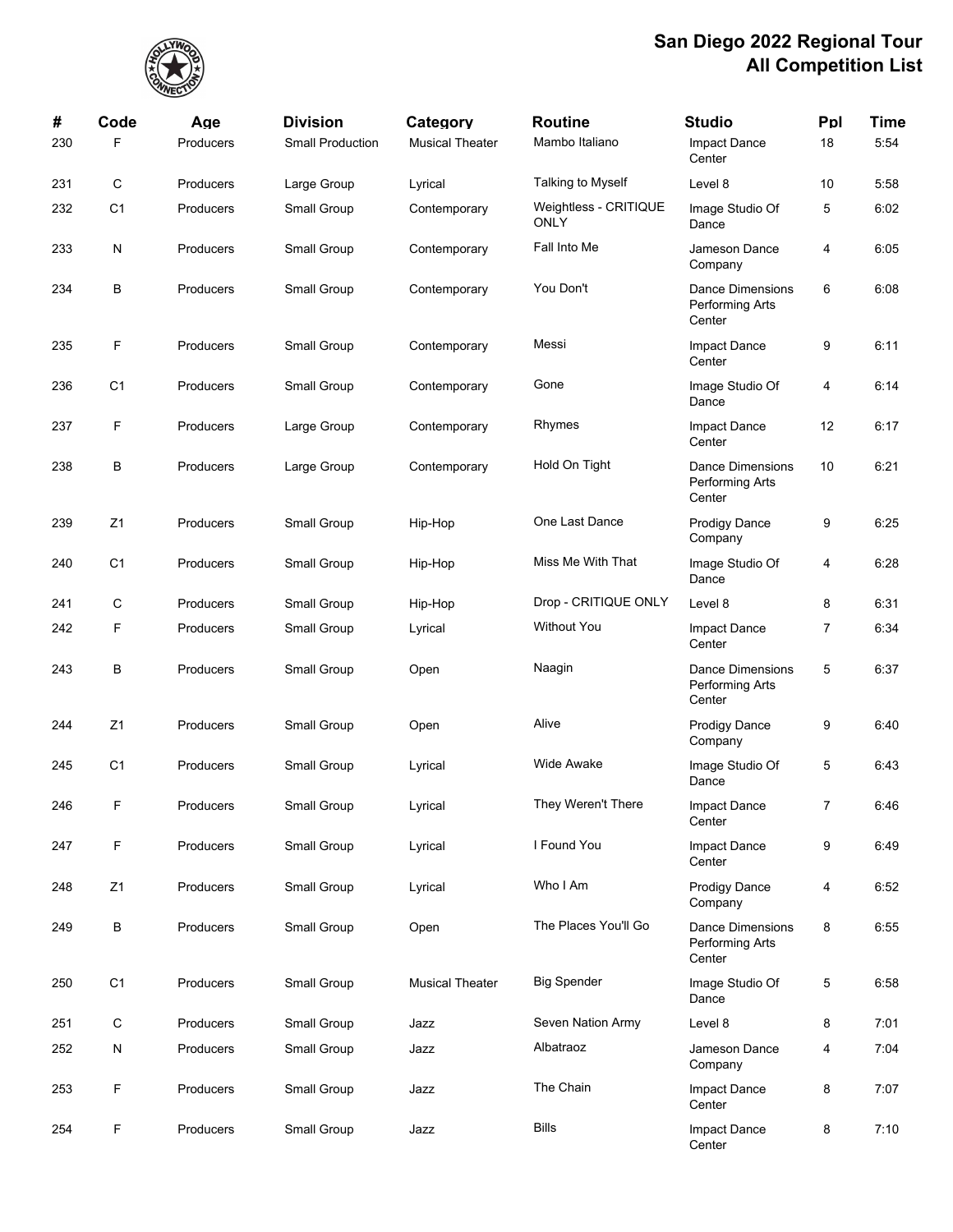

| #   | Code           | Age       | <b>Division</b>         | Category     | <b>Routine</b>                      | <b>Studio</b>                                        | Ppl                     | <b>Time</b> |
|-----|----------------|-----------|-------------------------|--------------|-------------------------------------|------------------------------------------------------|-------------------------|-------------|
| 255 | C <sub>1</sub> | Producers | Small Group             | Jazz         | omg - CRITIQUE ONLY                 | Image Studio Of<br>Dance                             | 4                       | 7:13        |
| 256 | В              | Producers | Small Group             | Jazz         | We Are Female                       | <b>Dance Dimensions</b><br>Performing Arts<br>Center | 8                       | 7:16        |
| 257 | F              | Producers | Small Group             | Jazz         | If I'm Dancing                      | Impact Dance<br>Center                               | 9                       | 7:19        |
| 258 | F              | Producers | Large Group             | Contemporary | Love Me                             | Impact Dance<br>Center                               | 10                      | 7:22        |
| 259 | В              | Producers | Solo                    | Contemporary | Liability - CRITIQUE<br><b>ONLY</b> | <b>Dance Dimensions</b><br>Performing Arts<br>Center | 1                       | 7:26        |
| 260 | U              | Producers | Duo/Trio                | Contemporary | <b>Chasing Cars</b>                 | <b>Fringe Dance</b><br>Studio                        | $\overline{c}$          | 7:29        |
| 261 | C <sub>1</sub> | Producers | Duo/Trio                | Contemporary | Life Is Not The Same                | Image Studio Of<br>Dance                             | $\overline{c}$          | 7:32        |
| 262 | В              | Producers | Duo/Trio                | Contemporary | <b>Right My Wrongs</b>              | <b>Dance Dimensions</b><br>Performing Arts<br>Center | $\overline{2}$          | 7:35        |
| 263 | F              | Producers | Duo/Trio                | Contemporary | Aquatic                             | Impact Dance<br>Center                               | $\overline{c}$          | 7:38        |
| 264 | F              | Producers | Duo/Trio                | Contemporary | Finding Our Way Back                | Impact Dance<br>Center                               | $\overline{c}$          | 7:41        |
| 265 | В              | Producers | Duo/Trio                | Contemporary | Land Of All                         | <b>Dance Dimensions</b><br>Performing Arts<br>Center | $\overline{2}$          | 7.44        |
| 266 | F              | Producers | Duo/Trio                | Contemporary | <b>Fake Plastic Love</b>            | Impact Dance<br>Center                               | $\overline{c}$          | 7:47        |
| 267 | F              | Producers | Large Group             | Jazz         | New Dorp New York                   | Impact Dance<br>Center                               | 10                      | 7:50        |
| 268 | C <sub>1</sub> | Producers | Duo/Trio                | Hip-Hop      | The Abyss                           | Image Studio Of<br>Dance                             | 3                       | 7:54        |
| 269 | С              | Producers | Duo/Trio                | Open         | Something Bad                       | Level 8                                              | $\overline{2}$          | 7:57        |
| 270 | Α              | Producers | Duo/Trio                | Jazz         | Knock Out                           | <b>Gravity Dance</b><br>Center                       | $\overline{2}$          | 8:00        |
| 271 | В              | Producers | Duo/Trio                | Jazz         | Sushi                               | <b>Dance Dimensions</b><br>Performing Arts<br>Center | $\overline{\mathbf{c}}$ | 8:03        |
| 272 | F              | Producers | Duo/Trio                | Lyrical      | The Story                           | Impact Dance<br>Center                               | 3                       | 8:06        |
| 273 | Z1             | Producers | Duo/Trio                | Lyrical      | Cold                                | <b>Prodigy Dance</b><br>Company                      | 3                       | 8:09        |
| 274 | R              | Producers | Duo/Trio                | Lyrical      | Lost                                | The Ballet<br>Company                                | $\overline{2}$          | 8:12        |
| 275 | C <sub>1</sub> | Producers | Duo/Trio                | Tap          | Promenade Du<br>Marquereau          | Image Studio Of<br>Dance                             | 3                       | 8:15        |
| 276 | Z1             | Producers | Duo/Trio                | Tap          | Womanizer                           | Prodigy Dance<br>Company                             | 3                       | 8:18        |
| 277 | F              | Producers | <b>Small Production</b> | Hip-Hop      | Show Out                            | Impact Dance<br>Center                               | 17                      | 8:21        |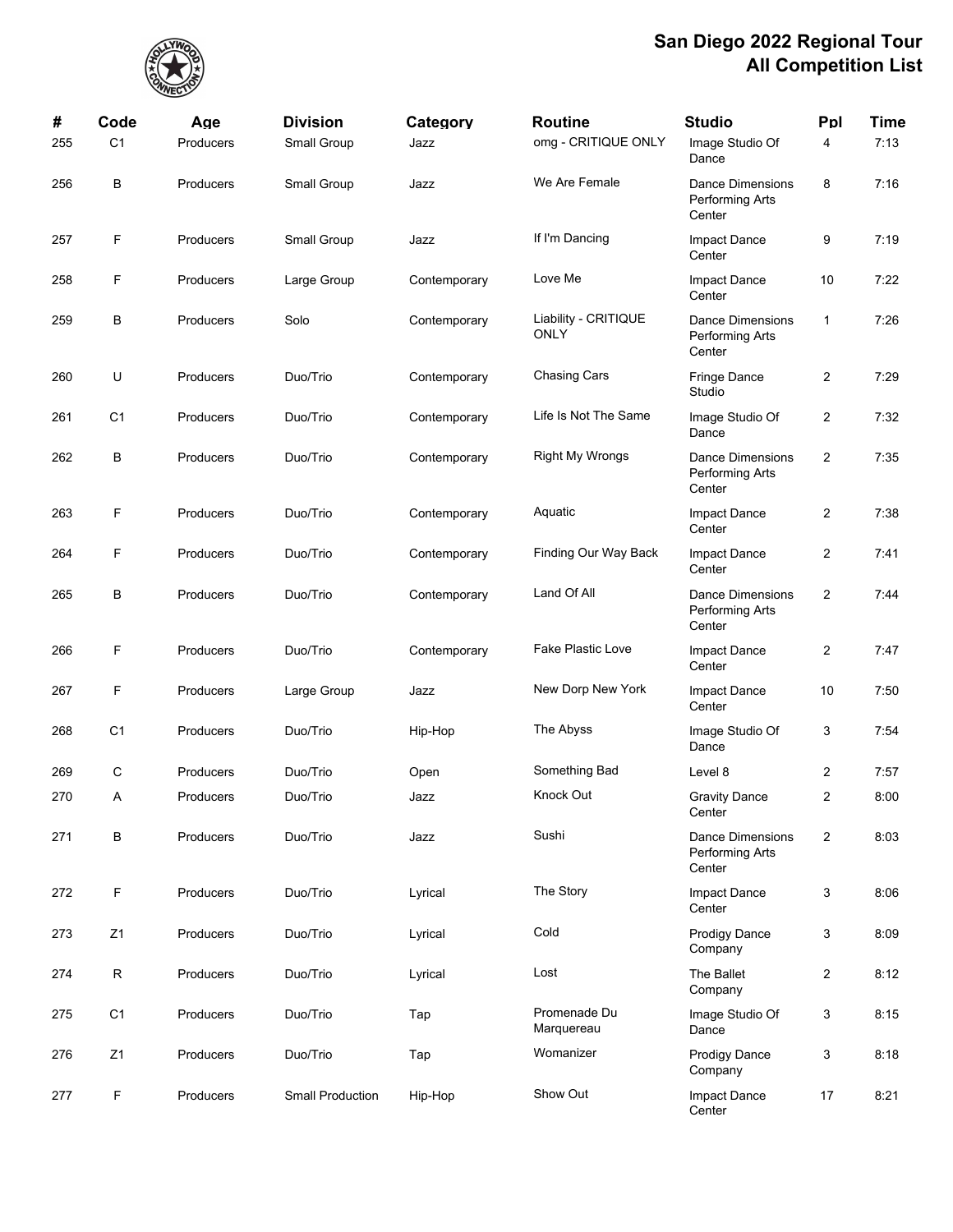

| #   | Code           | Age              | <b>Division</b> | Category | <b>Routine</b>             | <b>Studio</b>                                               | Ppl            | <b>Time</b> |
|-----|----------------|------------------|-----------------|----------|----------------------------|-------------------------------------------------------------|----------------|-------------|
| 278 | B              | Producers        | Solo            | Open     | A Pale                     | <b>Dance Dimensions</b><br>Performing Arts<br>Center        | $\mathbf{1}$   | 8:25        |
| 279 | V <sub>1</sub> | Producers        | Solo            | Open     | I'm Tired                  | South Bay<br>Movement                                       | $\mathbf{1}$   | 8:28        |
| 280 | С              | Producers        | Solo            | Open     | Counterpart                | Level 8                                                     | 1              | 8:31        |
| 281 | F              | Producers        | Solo            | Open     | Delivery                   | Impact Dance<br>Center                                      | $\mathbf{1}$   | 8:34        |
| 282 | V <sub>1</sub> | Producers        | Solo            | Open     | Enigma                     | South Bay<br>Movement                                       | 1              | 8:37        |
| 283 | Α              | Producers        | Solo            | Open     | Back to Black              | <b>Gravity Dance</b><br>Center                              | $\mathbf{1}$   | 8:40        |
| 284 | W              | Producers        | Solo            | Open     | Paint It Black             | COlab The<br>Company                                        | $\mathbf{1}$   | 8:43        |
| 285 | W              | Producers        | Solo            | Open     | Again                      | COlab The<br>Company                                        | 1              | 8:46        |
| 286 | F <sub>1</sub> | Producers        | Solo            | Open     | Adios                      | DPAC - Dellos<br>Performing Arts<br>Center                  | 1              | 8:49        |
| 287 | F              | Producers        | Small Group     | Tap      | Pressure                   | Impact Dance<br>Center                                      | 8              | 8:52        |
| 288 | F              | Producers        | Small Group     | Tap      | Papa was a Rollin Stone    | Impact Dance<br>Center                                      | $\overline{7}$ | 8:55        |
| 289 | G <sub>1</sub> | Producers        | Solo            | Jazz     | Sick Boy                   | <b>Thrive Dance</b><br>Center                               | 1              | 8:58        |
| 290 | U              | Producers        | Solo            | Jazz     | Poker Face                 | Fringe Dance<br>Studio                                      | $\mathbf{1}$   | 9:01        |
| 291 | В              | Producers        | Solo            | Jazz     | Leave Your Hat On          | <b>Dance Dimensions</b><br>Performing Arts<br>Center        | $\mathbf{1}$   | 9:04        |
| 292 | C <sub>1</sub> | Producers        | Solo            | Jazz     | <b>Whatever Lola Wants</b> | Image Studio Of<br>Dance                                    | 1              | 9:07        |
| 293 | В              | Producers        | Solo            | Jazz     | 911                        | <b>Dance Dimensions</b><br><b>Performing Arts</b><br>Center | $\mathbf{1}$   | 9:10        |
| 294 | B              | Producers        | Solo            | Jazz     | <b>Business of Love</b>    | <b>Dance Dimensions</b><br>Performing Arts<br>Center        | $\mathbf{1}$   | 9:13        |
| 295 | R              | Producers        | Solo            | Jazz     | Every Woman                | The Ballet<br>Company                                       | $\mathbf{1}$   | 9:16        |
| 296 | С              | Producers        | Solo            | Jazz     | Tornado                    | Level 8                                                     | $\mathbf{1}$   | 9:19        |
| 297 | Z1             | Producers        | Solo            | Jazz     | <b>Black As Night</b>      | <b>Prodigy Dance</b><br>Company                             | $\mathbf{1}$   | 9:22        |
| 298 | В              | <b>Producers</b> | Solo            | Jazz     | Objection                  | <b>Dance Dimensions</b><br>Performing Arts<br>Center        | $\mathbf{1}$   | 9:25        |
| 299 | L              | Producers        | Solo            | Jazz     | Dangerous                  | Inspired Dance                                              | 1              | 9:28        |
| 300 | C              | Producers        | Solo            | Jazz     | You Don't Want Me          | Level 8                                                     | $\mathbf{1}$   | 9:31        |
| 301 | A1             | Producers        | Solo            | Jazz     | Fashion                    | <b>Evolution Dance</b><br>Center                            | $\mathbf{1}$   | 9:34        |